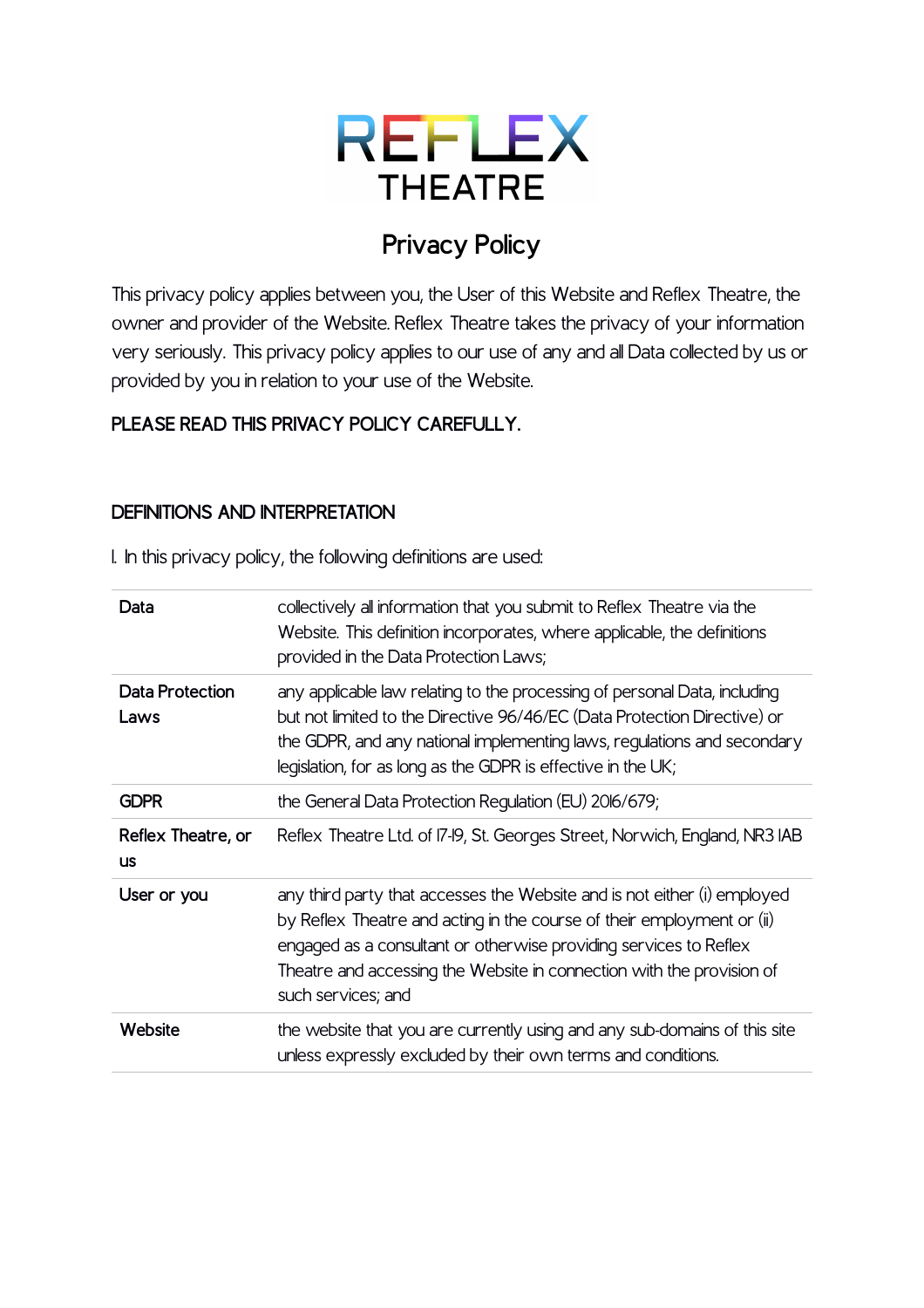# REFLEX **THEATRE**

- 2. In this privacy policy, unless the context requires a different interpretation:
	- a. the singular includes the plural and vice versa;
	- b. references to sub-clauses, clauses, schedules or appendices are to subclauses, clauses, schedules or appendices of this privacy policy;
	- c. a reference to a person includes firms, companies, government entities, trusts and partnerships;
	- d. "including" is understood to mean "including without limitation";
	- e. reference to any statutory provision includes any modification or amendment of it;
	- f. the headings and sub-headings do not form part of this privacy policy

### **SCOPE OF THIS PRIVACY POLICY**

- 3. This privacy policy applies only to the actions of Reflex Theatre and Users with respect to this Website. It does not extend to any websites that can be accessed from this Website including, but not limited to, any links we may provide to social media websites.
- 4. For purposes of the applicable Data Protection Laws, Reflex Theatre is the "data controller". This means that Reflex Theatre determines the purposes for which, and the manner in which, your Data is processed.

#### **DATA COLLECTED**

- 5. We may collect the following Data, which includes personal Data, from you (in each case, in accordance with this privacy policy):
	- a. name;
	- b. contact Information such as email addresses and telephone numbers;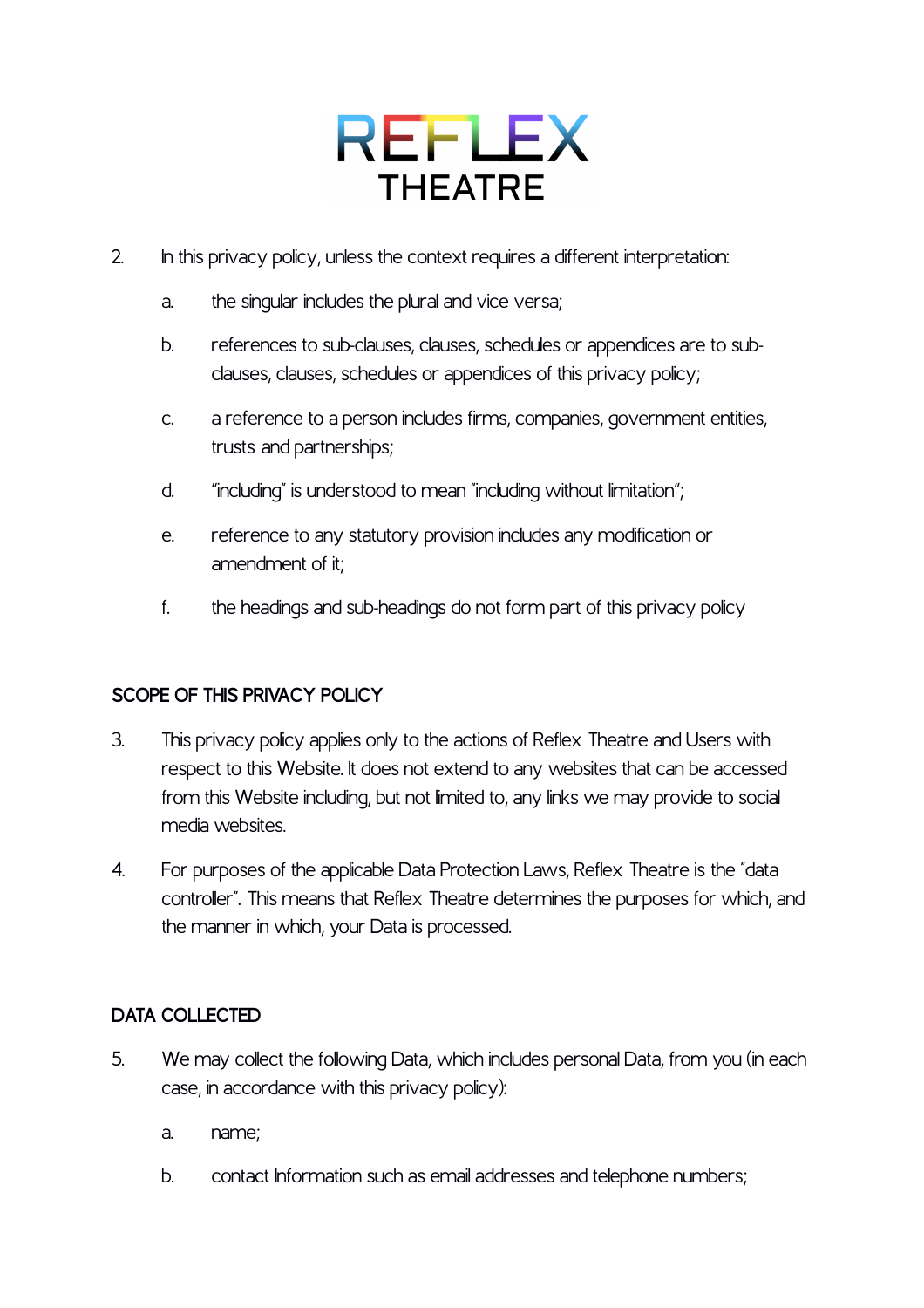

#### **HOW WE COLLECT DATA**

- 6. We collect Data in the following ways:
	- a. data is given to us by you; and
	- b. data is collected automatically.

### **DATA THAT IS GIVEN TO US BY YOU**

- 7. Reflex Theatre will collect your Data in a number of ways, for example:
	- a. when you contact us through the Website, by telephone, post, e-mail or through any other means;
	- b. when you use our services;

### **DATA THAT IS COLLECTED AUTOMATICALLY**

- 8. To the extent that you access the Website, we will collect your Data automatically, for example:
	- a. we automatically collect some information about your visit to the Website. This information helps us to make improvements to Website content and navigation, and includes your IP address, the date, times and frequency with which you access the Website and the way you use and interact with its content.

### **OUR USE OF DATA**

9. Any or all of the above Data may be required by us from time to time in order to provide you with the best possible service and experience when using our Website. Specifically, Data may be used by us for internal record keeping.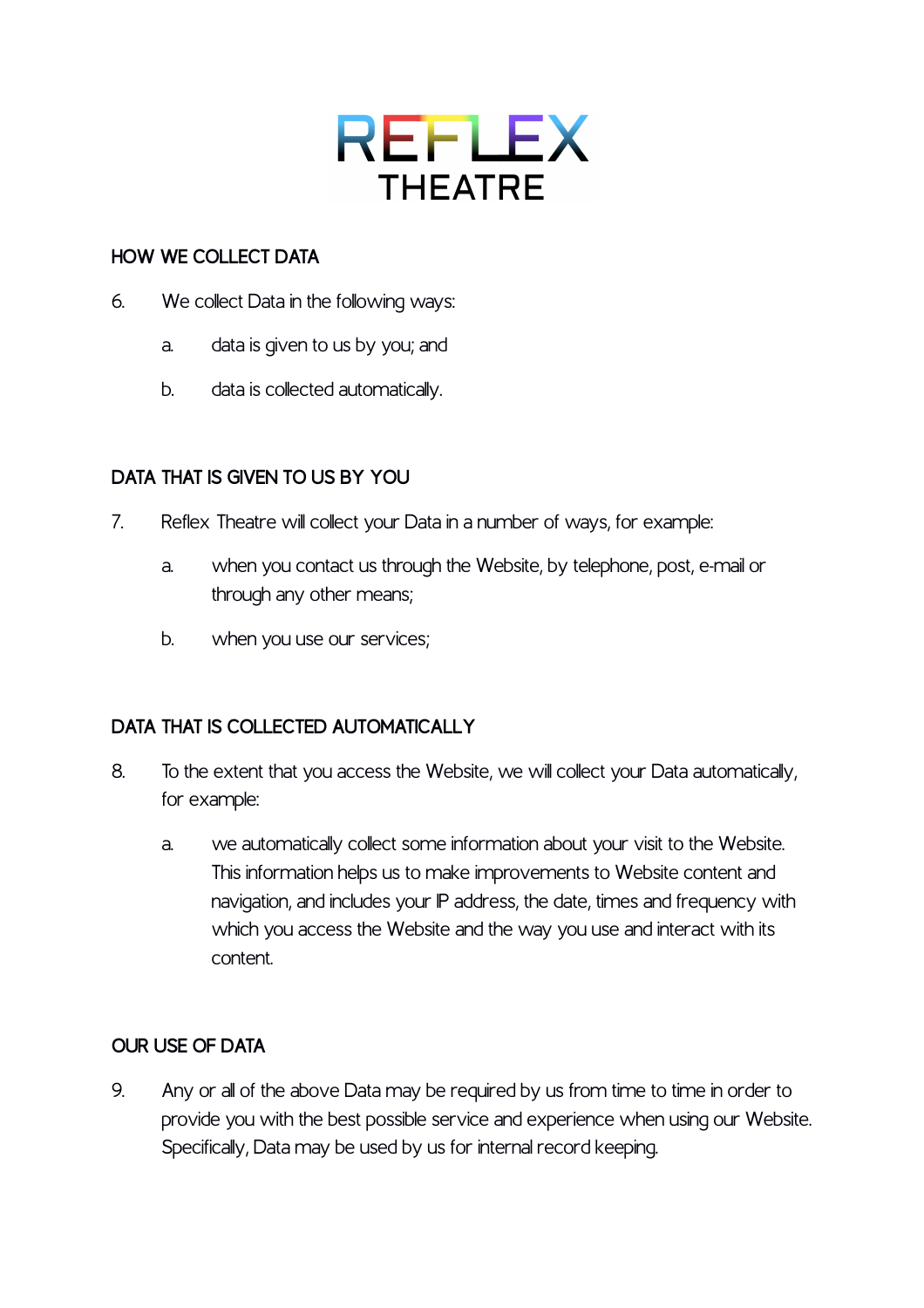

10. We may use your Data for the above purposes if we deem it necessary to do so for our legitimate interests. If you are not satisfied with this, you have the right to object in certain circumstances (see the section headed "Your rights" below).

#### **WHO WE SHARE DATA WITH**

- II. We may share your Data with the following groups of people for the following reasons:
	- a. any of our group companies or affiliates to ensure our services can still be made available to you through recommended affiliates of Reflex Theatre;
	- b. our employees, agents and/or professional advisors to obtain advice from professional legal advisers if necessary;
	- c. NHS Test & Trace to assist with contact tracing in case of a Covid-19 Outbreak

#### **KEEPING DATA SECURE**

- 12. We will use technical and organisational measures to safeguard your Data, for example:
	- a. we store your Data on secure servers.
- 13. Technical and organisational measures include measures to deal with any suspected data breach. If you suspect any misuse or loss or unauthorised access to your Data, please let us know immediately by contacting us via this e-mail address: [info@reflextheatre.co.uk](mailto:info@reflextheatre.co.uk)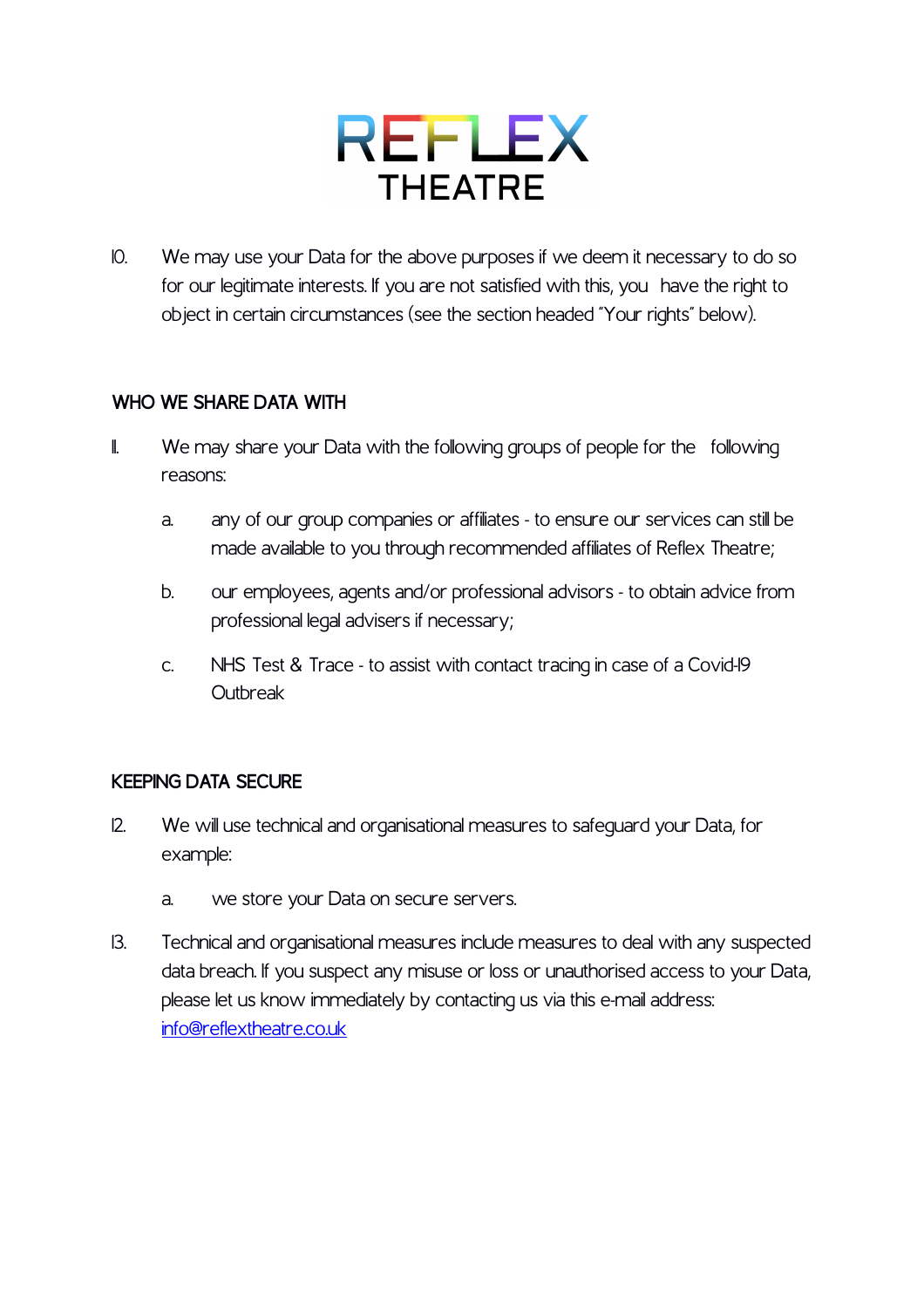

14. If you want detailed information from Get Safe Online on how to protect your information and your computers and devices against fraud, identity theft, viruses and many other online problems, please visit [www.getsafeonline.org.](http://www.getsafeonline.org) Get Safe Online is supported by HM Government and leading businesses.

#### **DATA RETENTION**

- 15. Unless a longer retention period is required or permitted by law, we will only hold your Data on our systems for the period necessary to fulfil the purposes outlined in this privacy policy or until you request that the Data be deleted.
- 16. Even if we delete your Data, it may persist on backup or archival media for legal, tax or regulatory purposes.

### **YOUR RIGHTS**

17. Right to access - you have the right to request

(i) copies of the information we hold about you at any time, or

(ii) that we modify, update or delete such information. If we provide you with access to the information we hold about you, we will not charge you for this, unless your request is "manifestly unfounded or excessive." Where we are legally permitted to do so, we may refuse your request. If we refuse your request, we will tell you the reasons why.

- 18. Right to correct you have the right to have your Data rectified if it is inaccurate or incomplete.
- 19. Right to erase you have the right to request that we delete or remove your Data from our systems.
- 20. Right to restrict our use of your Data you have the right to "block" us from using your Data or limit the way in which we can use it.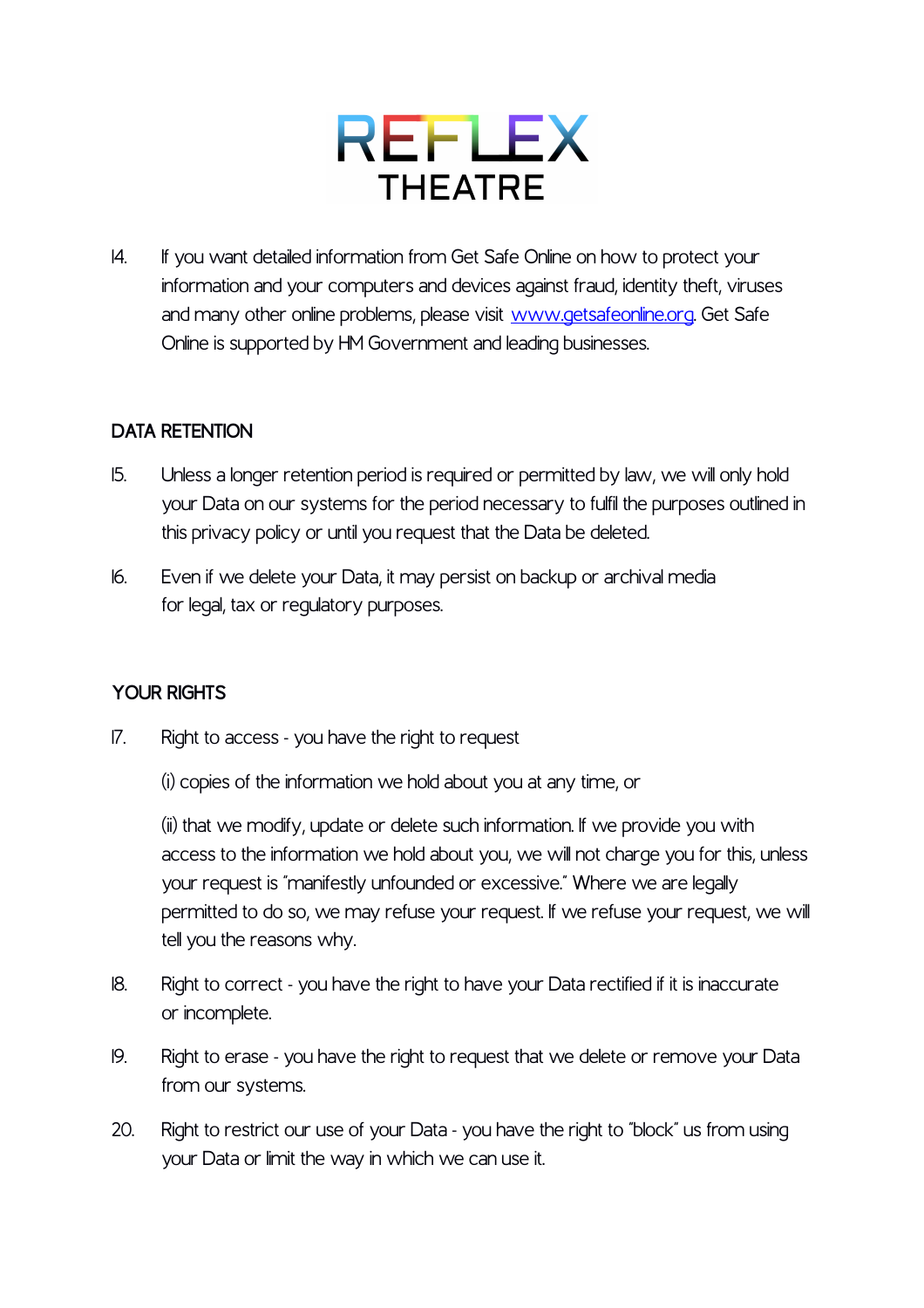# REFLEX **THEATRE**

- 21. Right to data portability you have the right to request that we move, copy or transfer your Data.
- 22. Right to object you have the right to object to our use of your Data including where we use it for our legitimate interests.
- 23. To make enquiries, exercise any of your rights set out above, or withdraw your consent to the processing of your Data (where consent is our legal basis for processing your Data), please contact us via this e-mail address: [info@reflextheatre.co.uk](mailto:info@reflextheatre.co.uk).
- 24. If you are not satisfied with the way a complaint you make in relation to your Data is handled by us, you may be able to refer your complaint to the relevant data protection authority. For the UK, this is the Information Commissioner's Office (ICO). The ICO's contact details can be found on their website at [https://ico.org.uk/.](https://ico.org.uk/)
- 25. It is important that the Data we hold about you is accurate and current. Please keep us informed if your Data changes during the period for which we hold it.

## **LINKS TO OTHER WEBSITES**

26. This Website may, from time to time, provide links to other websites. We have no control over such websites and are not responsible for the content of these websites. This privacy policy does not extend to your use of such websites. You are advised to read the privacy policy or statement of other websites prior to using them.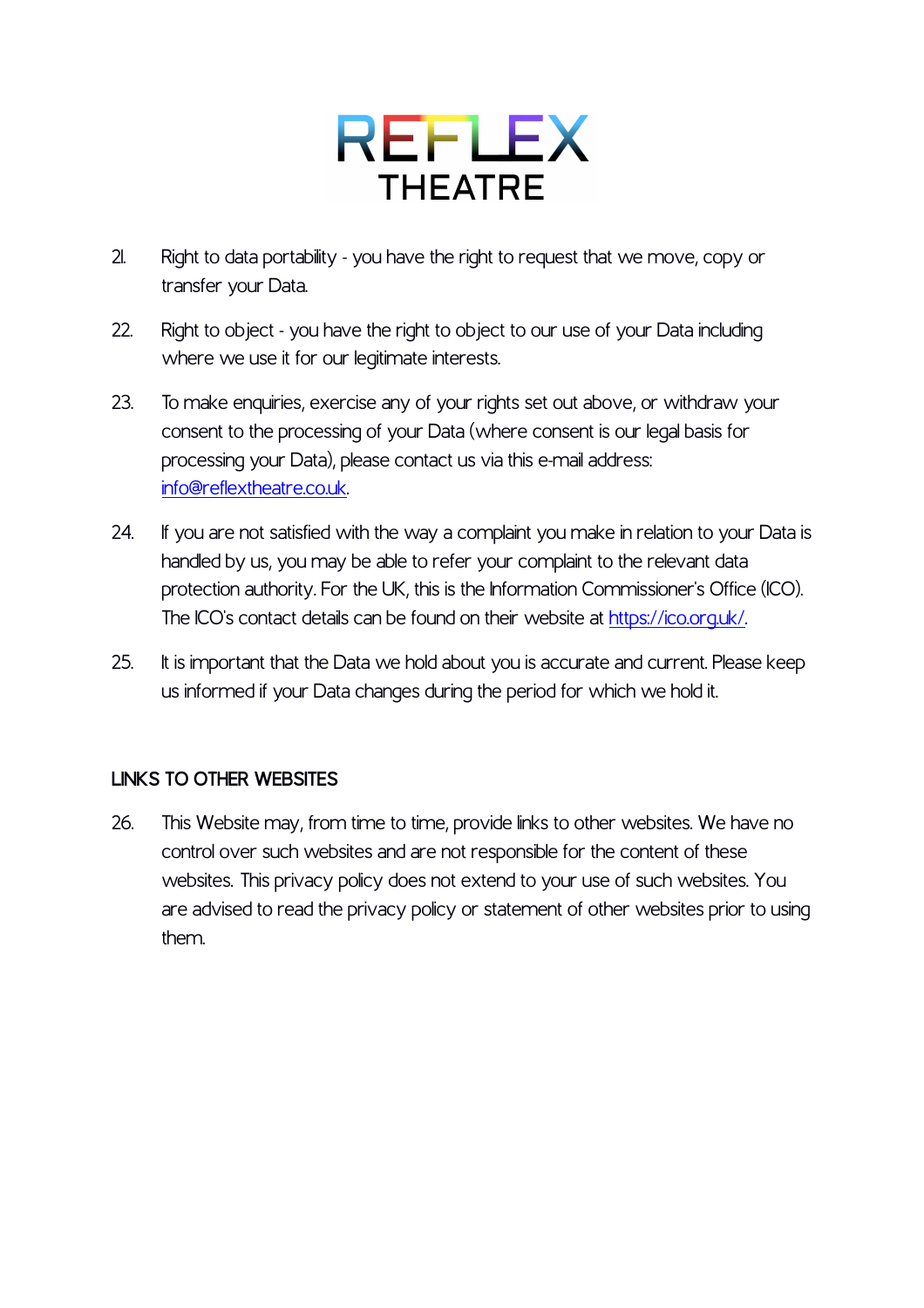

#### **CHANGES OF BUSINESS OWNERSHIP AND CONTROL**

- 27. Reflex Theatre may, from time to time, expand or reduce our business and this may involve the sale and/or the transfer of control of all or part of Reflex Theatre. Data provided by Users will, where it is relevant to any part of our business so transferred, be transferred along with that part and the new owner or newly controlling party will, under the terms of this privacy policy, be permitted to use the Data for the purposes for which it was originally supplied to us.
- 28. We may also disclose Data to a prospective purchaser of our business or any part of it.
- 29. In the above instances, we will take steps with the aim of ensuring your privacy is protected.

#### **GENERAL**

- 30. You may not transfer any of your rights under this privacy policy to any other person. We may transfer our rights under this privacy policy where we reasonably believe your rights will not be affected.
- 31. If any court or competent authority finds that any provision of this privacy policy (or part of any provision) is invalid, illegal or unenforceable, that provision or partprovision will, to the extent required, be deemed to be deleted, and the validity and enforceability of the other provisions of this privacy policy will not be affected.
- 32. Unless otherwise agreed, no delay, act or omission by a party in exercising any right or remedy will be deemed a waiver of that, or any other, right or remedy.
- 33. This Agreement will be governed by and interpreted according to the law of England and Wales. All disputes arising under the Agreement will be subject to the exclusive jurisdiction of the English and Welsh courts.